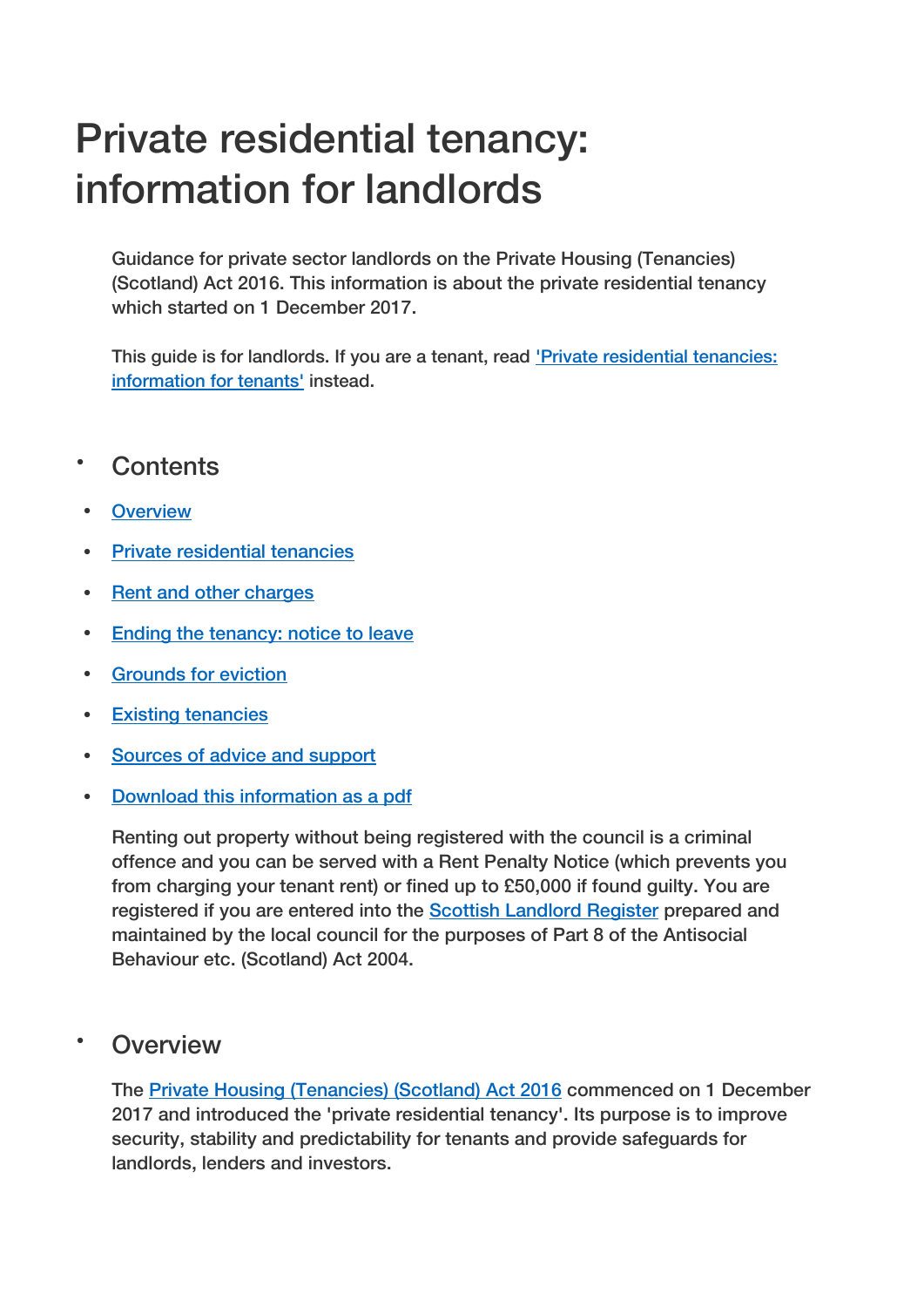The new tenancy will be open-ended and will last until a tenant wishes to leave the let property or a landlord uses one (or more) of 18 grounds for eviction.

Improvements for landlords include:

- no more confusing pre-tenancy notices, such as the [AT5](https://beta.gov.scot/publications/form-at5/)
- where a tenant is in rent arrears, a landlord can refer a case for repossession more quickly
- a Scottish Government 'model private residential tenancy agreement', which includes standardised mandatory and discretionary tenancy terms
- a digital version of the Scottish Government 'model private residential tenancy agreement', which is an on-line tool that can be edited, allowing landlords to easily put together and send out a tenancy agreement suitable for their specific property
- one simple notice when regaining possession of a property called a 'notice to leave' – this will replace the current 'notice to quit', 'section 33 notice' and 'notice of proceedings'
- eighteen modernised grounds for repossession, which include new grounds where the property has been abandoned or the landlord intends to sell

This guide is for landlords. If you are a tenant, read ['Private residential tenancies:](https://beta.gov.scot/publications/private-residential-tenancies-tenants-guide/)  [information for tenants'](https://beta.gov.scot/publications/private-residential-tenancies-tenants-guide/) instead.

## Private residential tenancies

Any new tenancy starting on or after 1 December 2017 will be a private residential tenancy as long as:

- the property is let to a tenant as a separate dwelling. A property can still be considered a separate dwelling even if some of the core facilities are shared with other tenants. For example, if a tenant rents only a bedroom in a flat, but has a right to use a shared bathroom and kitchen, the property will be treated as a separate dwelling because the tenant has access to the range of facilities required for it to be regarded as a separate dwelling
- the tenant lives in it as their only or main home
- the tenancy isn't excluded under [schedule 1 of the Act](http://www.legislation.gov.uk/asp/2016/19/schedule/1/enacted)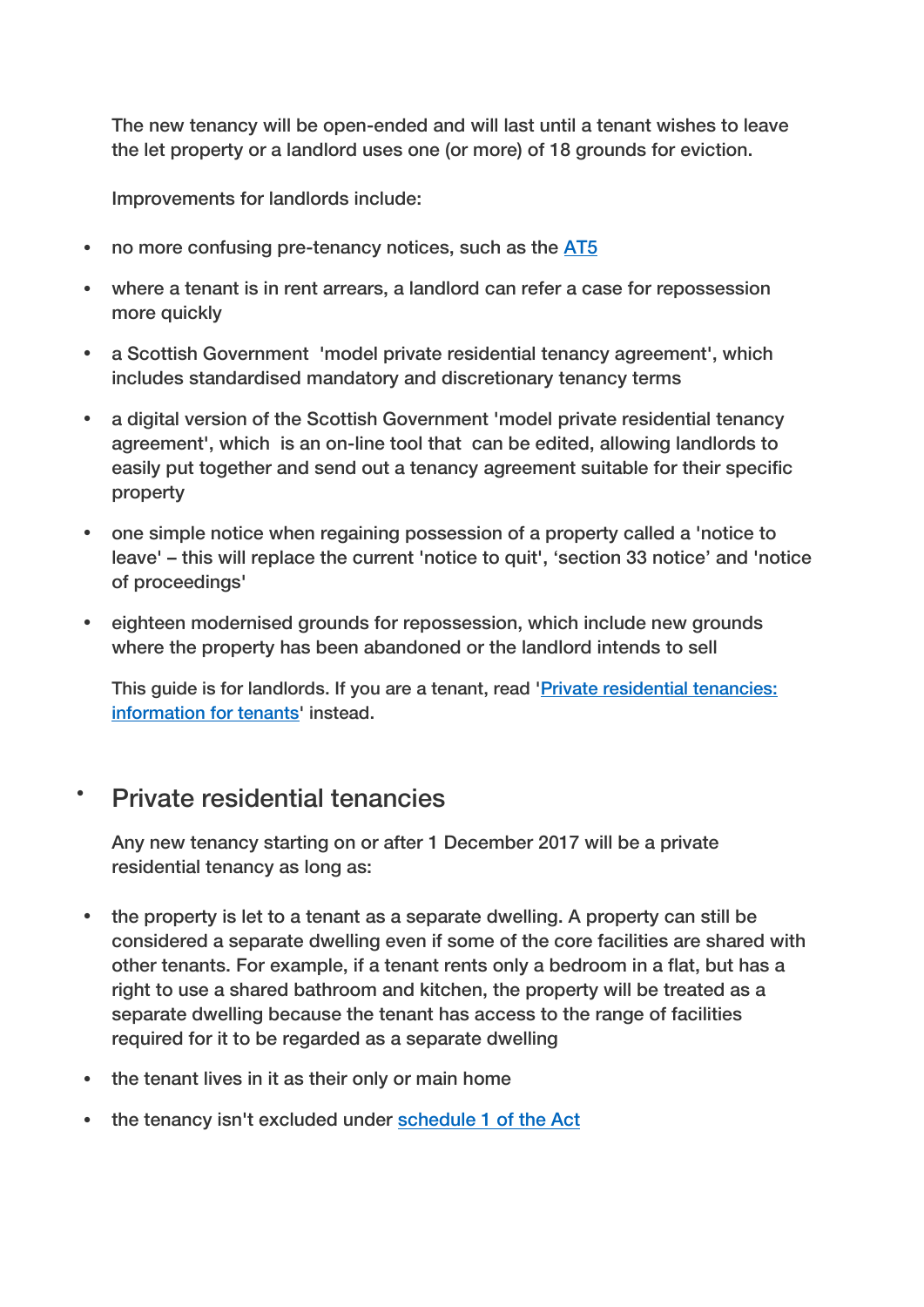Your tenant will have the protections of a private residential tenancy, even if you give them a tenancy agreement for any other type of tenancy.

If you issue a tenancy agreement for any other type of tenancy, parts of it may not be enforceable.

 You must provide your tenant with written tenancy terms and the relevant set of notes

You must give your tenant a written copy of all the terms of their tenancy and either the 'Easy read notes for the Scottish Government model tenancy agreement' or the 'Private Residential Tenancy Statutory Terms Supporting Notes'. This may be in the form of electronic documents.

If it's a new tenant, you have to give them these documents before the end of the day on which the tenancy starts.

If the tenant already lives in the property under a different type of agreement, you have to give them these documents within 28 days of the tenancy becoming a private residential tenancy. For example, if your tenant is initially using the let property as their second home during the week while working away from their main home, they are likely to have a common law tenancy as the let property is not their only or principal home. If the let property later becomes their only or principal home, they would have all the protections of a private residential tenancy from the day their circumstances changed and you must give them the written terms of their private residential tenancy and notes within 28 days of that change.

If the terms of the tenancy change after it's started, you must give your tenant a document explaining the updated terms of the tenancy within 28 days of the change coming into effect. For example, if the written terms of the tenancy state that pets are not permitted in the let property and you subsequently agree that your tenant can keep a dog, this would be a change to a term of the tenancy and you would be required to provide your tenant with a document outlining this change.

You can't charge your tenant for providing written tenancy terms or the notes which you have a statutory duty to provide.

You can use the Scottish Government's [Model Private Residential Tenancy](https://www.mygov.scot/tenancy-agreement-scotland/)  [Agreement online tool](https://www.mygov.scot/tenancy-agreement-scotland/) to provide your tenant with the written terms of their tenancy. The model agreement contains mandatory and discretionary tenancy terms and the required easy-to-read notes which outline the tenancy terms in plain language. It's a simple, convenient, online tool which will help you meet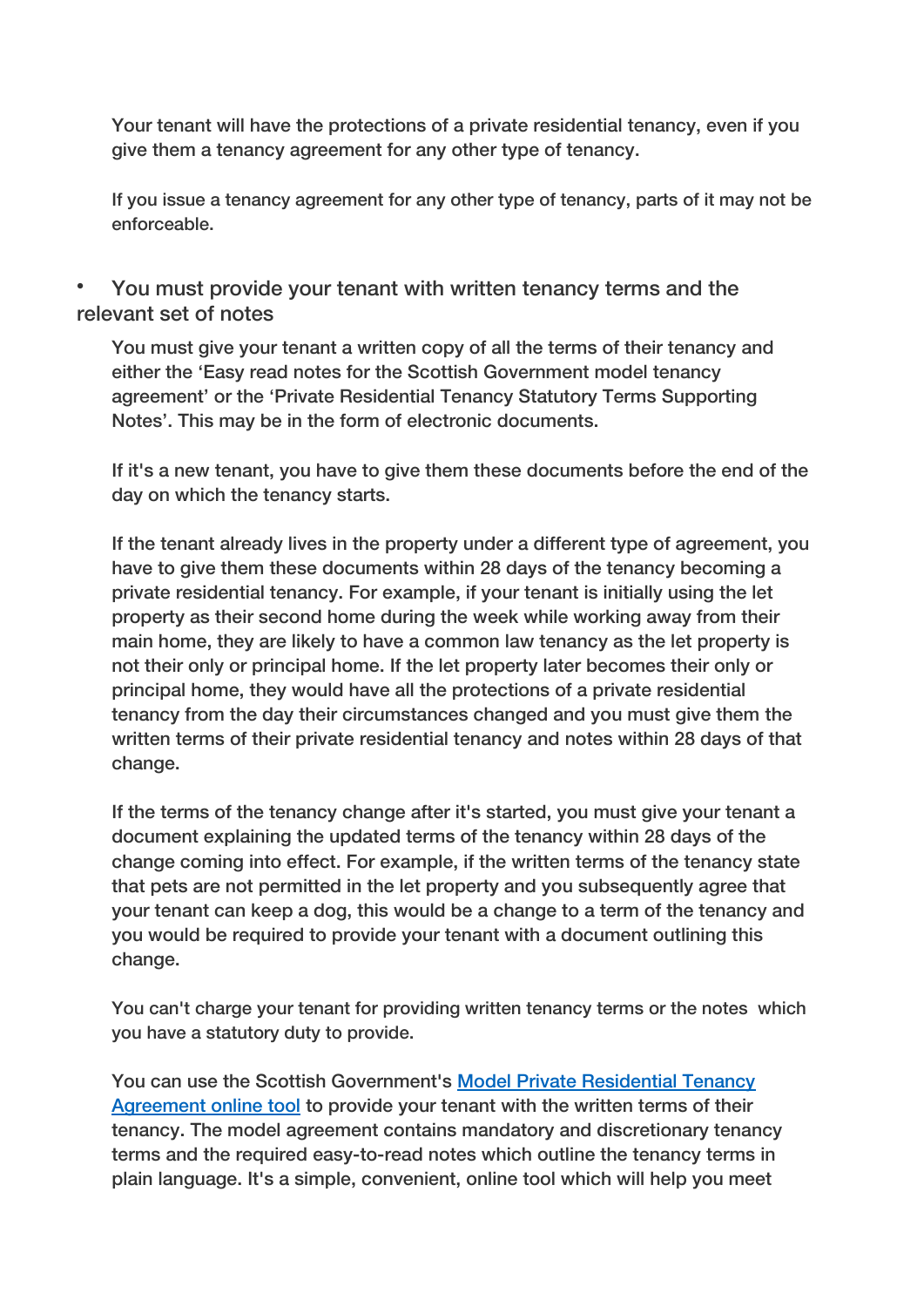your legal obligation to provide your tenant with all the written terms of their tenancy and the relevent notes. It ensures that you and your tenant's rights and responsibilities are properly covered and will save you time and money.

Because the new tenancy is not subject to the Requirements of Writing (Scotland) Act 1995, you and your tenant can agree to 'sign' the tenancy agreement simply by typing your names in the electronic document and sending it by email. You and your tenant can still sign a paper copy of the tenancy agreement if you prefer to do this instead.

## What notes must you give your tenant?

By law, you must provide your tenant with either the 'Easy read notes for the Scottish Government model private residential tenancy agreement' or the 'Private Residential Tenancy Statutory Terms Supporting Notes'. These notes will help them to understand their rights and responsibilities during the tenancy. If you use the Scottish Government [Model Private Residential Tenancy Agreement online](https://www.mygov.scot/tenancy-agreement-scotland/)  [tool,](https://www.mygov.scot/tenancy-agreement-scotland/) [the notes you must give to your tenant will be automatically provided.](https://beta.gov.scot/publications/easy-read-notes-scottish-government-model-private-residential-tenancy-agreement/) They explain in plain language all the standard clauses in the tenancy agreement. If you do not use the online tool and instead give your tenant the pdf version of the Scottish Government Model Private Residential Tenancy Agreement, you must also give them the 'Easy read notes for the Scottish Government model private residential tenancy agreement'. If you do not use the Scottish Government Model Private Residential Tenancy Agreement online tool or pdf version, you must give your tenant a copy of the ['Private Residential Tenancy Statutory Terms](https://beta.gov.scot/publications/private-residential-tenancy-statutory-terms-supporting-notes-essential-housing-information/)  [Supporting Notes'.](https://beta.gov.scot/publications/private-residential-tenancy-statutory-terms-supporting-notes-essential-housing-information/) This will give them information in plain language about the nine tenancy terms which the law requires you to include in any private residential tenancy agreement you use and other essential housing information that they need to know.

 First-tier Tribunal for Scotland Housing and Property Chamber (the First-tier Tribunal)

Your tenant can make an application to the **First-tier Tribunal** if you don't give them:

- a written copy of all the terms of their tenancy
- the correct set of notes to accompany their written tenancy terms
- a document explaining any updated terms of their tenancy within 28 days of the change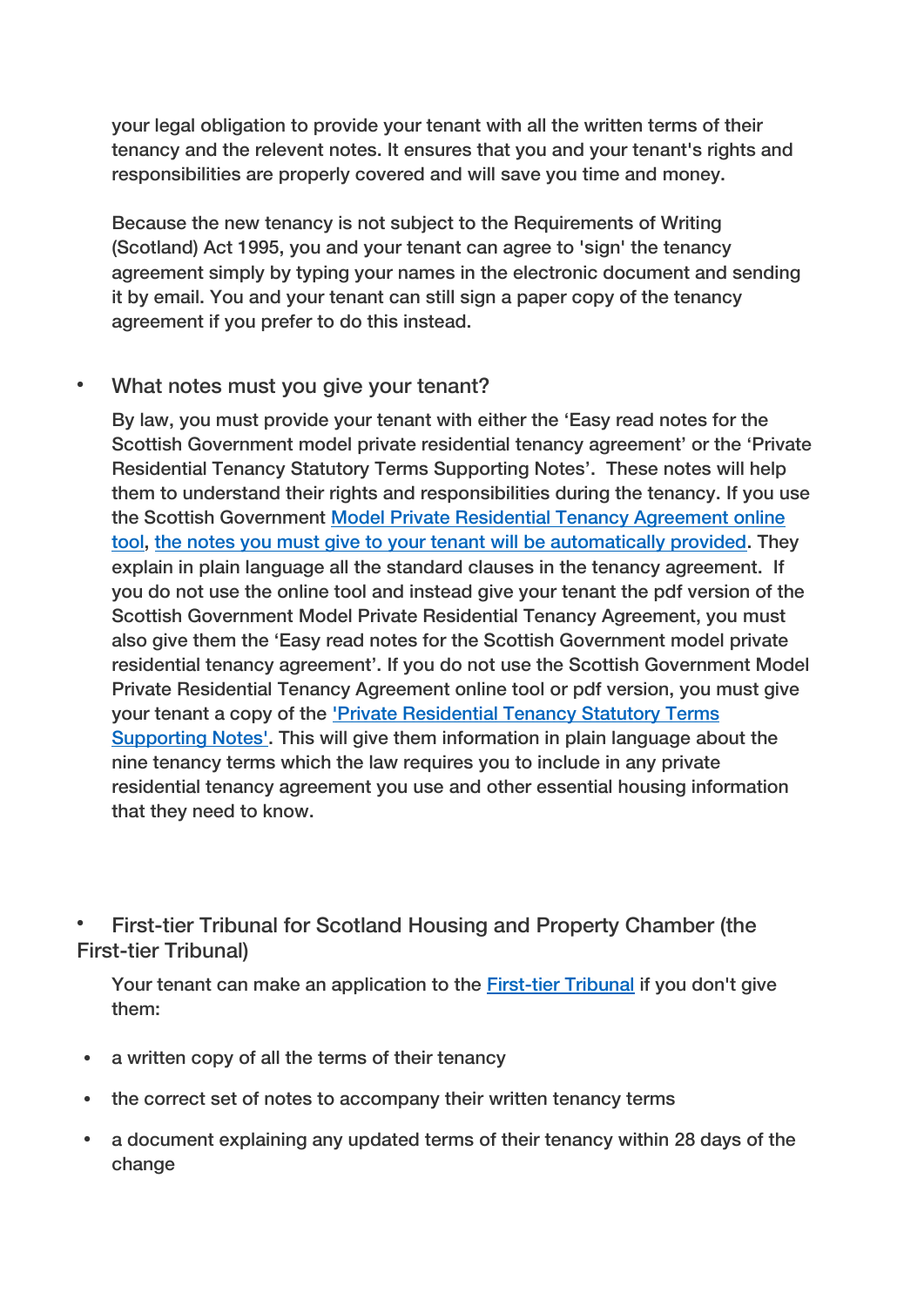Before your tenant can apply to the Tribunal, they have to give you 28 days' notice of their intention to make a referral using a [certain notice](https://beta.gov.scot/publications/private-residential-tenancy-prescribed-notices-forms/) . If you provide your tenant with all of the missing information before the 28-day notice period expires, your tenant will be unable to make an application to the Tribunal for the missing information.

The notice period begins on the later of:

- the day you receive the notice from your tenant
- the day after the deadline by which you should have given your tenant the information

If the First-tier Tribunal agrees with your tenant, it may order you to pay up to:

- three months' rent if you haven't provided tenancy terms or haven't provided the correct notes relating to their tenancy terms
- six months' rent if you haven't provided both.

If you aren't a registered landlord

If the First-tier Tribunal discovers that you're unregistered, they have to report it to the local council for the area the property is located in. You are registered if you are entered into the **Scottish Landlord Register** prepared and maintained by the local council for the purposes of Part 8 of the Antisocial Behaviour etc. (Scotland) Act 2004.

The Tribunal will have to pass your name, your address and the address of the let property to the local council so they can investigate it.

Renting out property without being registered with the council is a criminal offence and you can be served with a Rent Penalty Notice (which prevents you from charging your tenant rent) or fined up to £50,000 if found guilty.

#### Communication

You and your tenant can agree to communicate by email on all matters relating to the tenancy. This would include important notices, such as notices to tell the tenant that you are putting their rent up, or that you are evicting them.

It is important that you and your tenant both consider whether email is the most suitable way to communicate this information. If a tenant does not use email regularly, they might not see important notices when you send them. If a tenant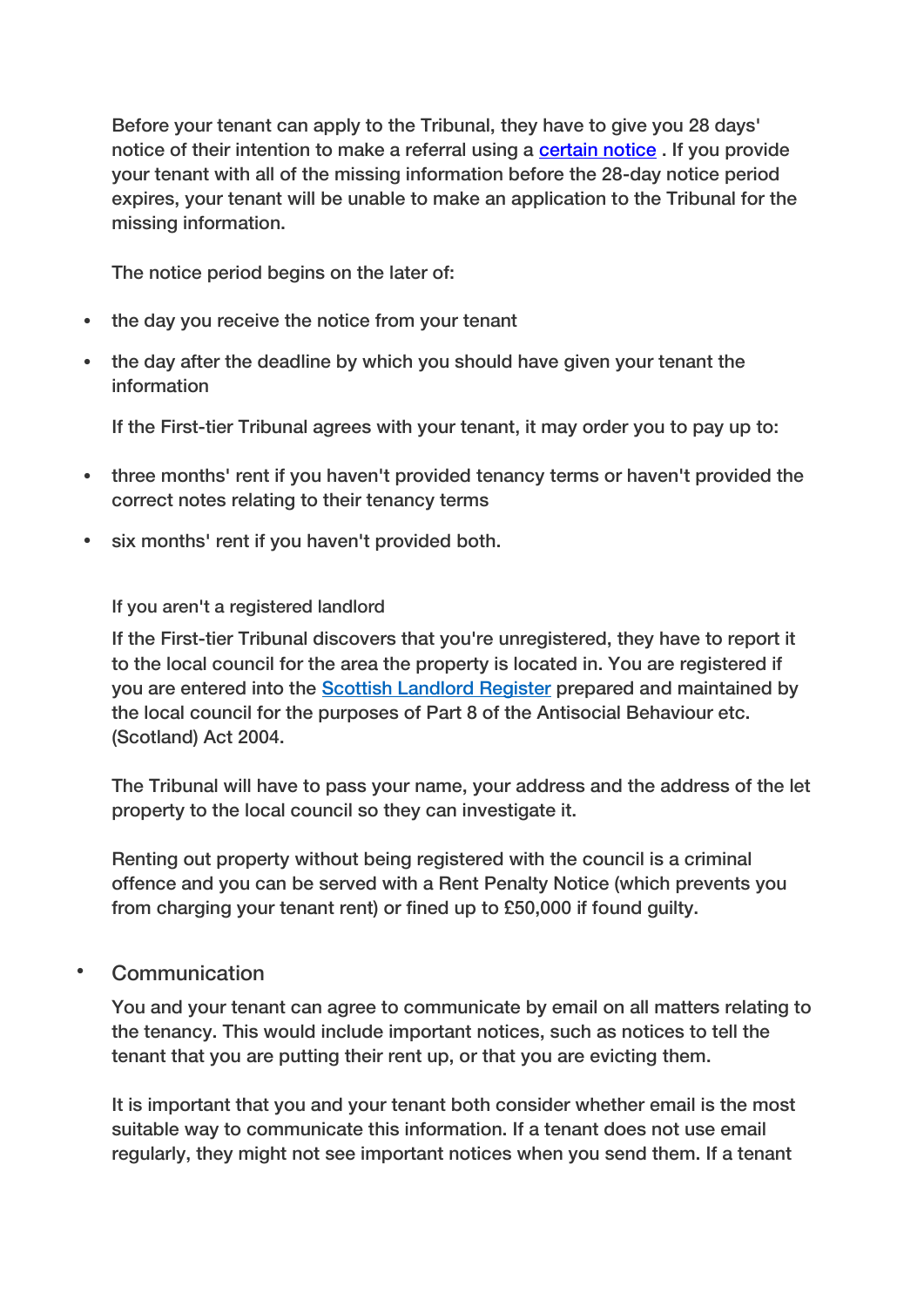doesn't want to receive notices and other communications from you by email, they do not have to agree to this.

#### Your tenant's responsibilities

Under the 2016 Act, your tenant has new responsibilities around access for repairs and people living with them.

#### Access for repairs

If you need to access the property you should always give your tenant at least 48 hours' notice.

You don't have to give 48 hours' notice if you need access to the let property urgently to carry out work or assess what work you are obliged or entitled to carry out. You should not enter the property without the tenant's consent, except in an emergency.

Your tenant must give you reasonable access to the property. This includes letting you:

- carry out work when you need to or are allowed to
- inspect the property to see if any work is needed
- carry out a valuation of the property

Residents living in the property

Unless you agree it in writing, your tenant must not:

- sublet the property (rent it out to someone else)
- take in a lodger
- give up their tenancy to someone else

Your tenant may have other people living with them in the property – like a partner, family member or carer.

They have to tell you in writing about any person who is:

- aged 16 or over
- not a joint tenant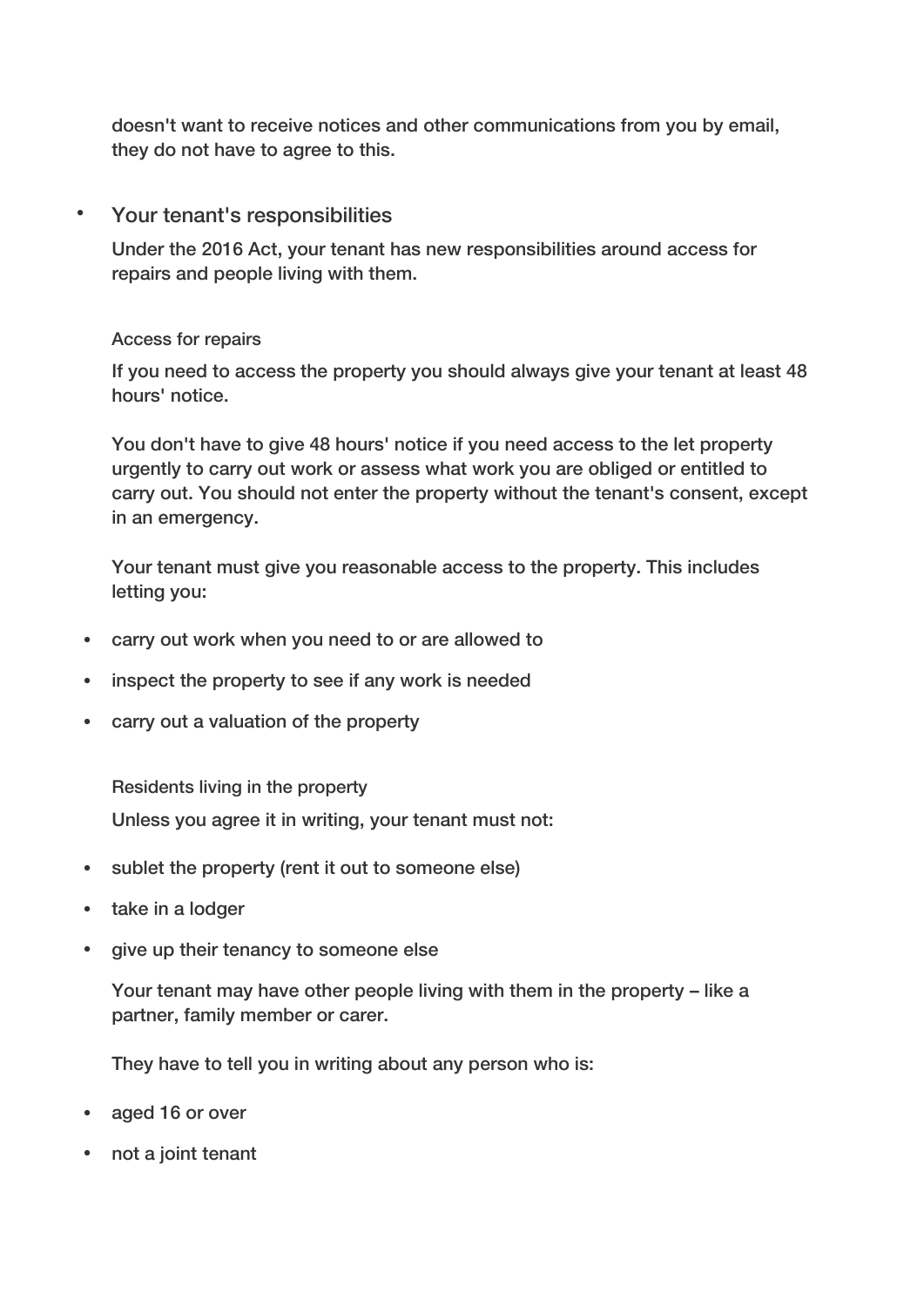• living with them in the property as their only or main home

The tenant must tell you their name and what their relationship is to the tenant. They also have to let you know if that person moves out.

## **·** Rent and other charges

The 2016 Act tells you how you can increase the rent and what other charges you can make.

If your tenant makes any rent payments in cash, you have to give them a written receipt saying how much was paid and how much they still owe you.

#### • Increasing the rent

If you want to increase the amount of rent your tenant pays you, you have to give at least three months' written notice before you can do it. You must use the correct form to give your tenant notice of a rent increase — a ['landlord's rent](https://beta.gov.scot/publications/private-residential-tenancy-prescribed-notices-forms/)[increase notice to tenant\(s\)'](https://beta.gov.scot/publications/private-residential-tenancy-prescribed-notices-forms/).

The notice period begins on the date the tenant gets the notice, and ends three months after that date (on the same day of the month — see example 1) or, if there is no such date, the last day of the month (see example 2). So if you send the rent increase notice to your tenant by post or email, you must allow the tenant 48 hours to receive it. This delivery time should be factored into the amount of notice you give your tenant.

#### Example 1

If you send your tenant a rent increase notice by recorded delivery post on 23 January, they will be expected to receive the notice on 25 January; the three month notice period will start on 25 January and end on 25 April, so the earliest date a rent increase could take effect would be 26 April.

#### Example 2

If the three month notice period starts on 30 November, the end date of the notice period would be 28 or 29 February (depending on whether it was a leap year), and the earliest date a rent increase could take effect would be 1 March.

You can only increase the rent once in a year (you have to wait 12 months before it can be increased again).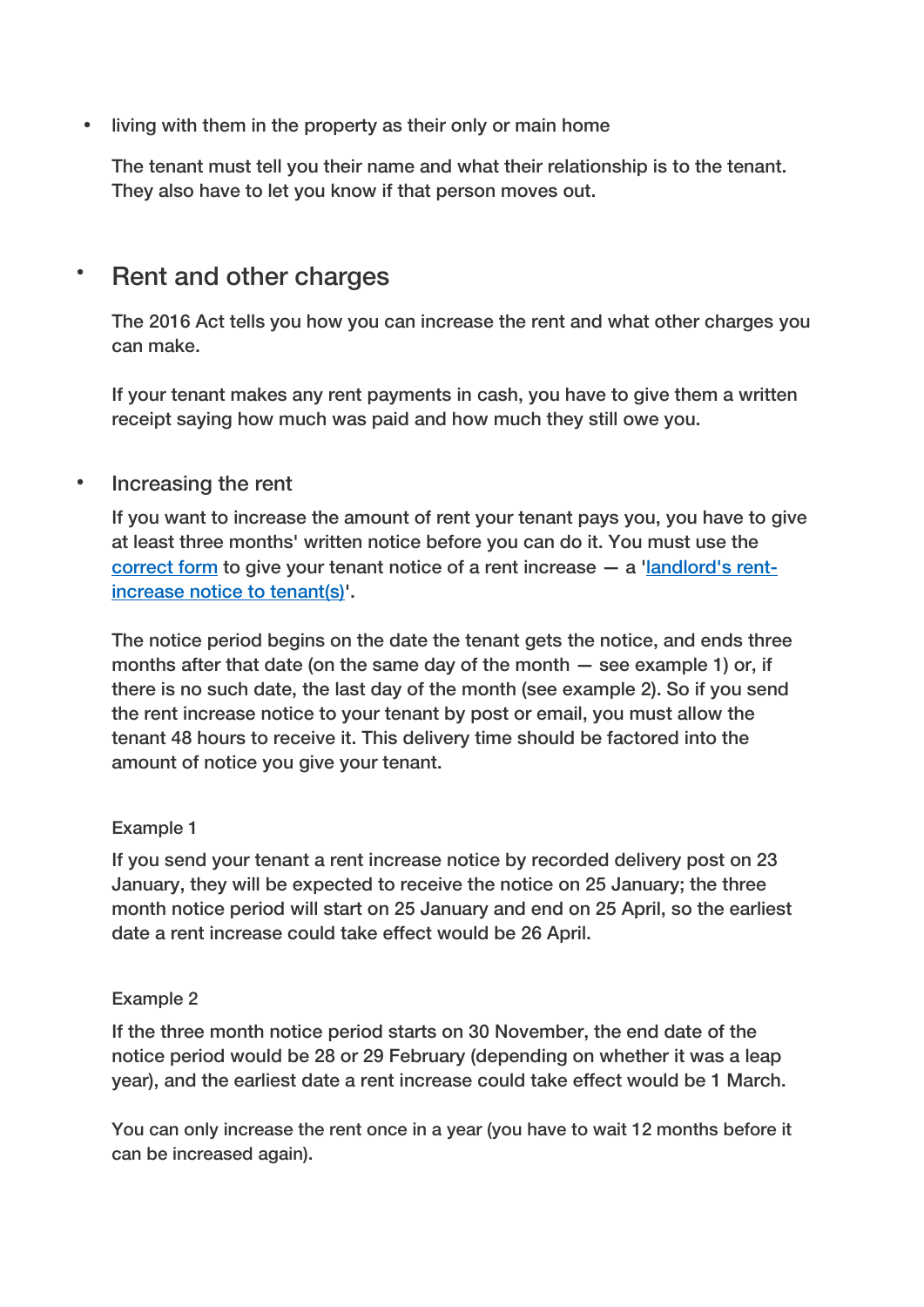If your tenant disagrees

If your tenant thinks the rent increase is too high, they are allowed to contact a rent officer within 21 days of getting your notice.

They must tell you if they are doing this by returning Part 3 of the rent-increase notice to you.

The rent officer has the power to decide what the rent for the property should be and can vary the rent up or down. The rent officer will aim to send you a copy of their decision within 40 days of receiving the tenant's fully completed application.

If you or your tenant disagrees with the rent officer's decision you can ask them to reconsider it, or appeal to the **First-tier Tribunal**, who will make a final decision, which may agree with the amount set by the rent officer or be higher or lower. If you want to appeal to the Tribunal, you must do this within 14 days of the rent officer's decision.

• Illegal charges

Other than the rent, you can ask your tenant to pay a refundable deposit.

This deposit can be no more than two months' rent.

It's an offence to make your tenant pay any other:

- administration fees
- premiums
- further deposits
- additional charges, whether they're refundable or not
- **•** Rent pressure zones

If a local council thinks rents are rising too much in a certain area, they can apply to Scottish Ministers to have that area designated as a 'rent pressure zone'.

This means a cap (a maximum limit) is set on how much rents are allowed to increase for existing tenants each year in that area.

Scottish Ministers must consult landlords' and tenants' representatives before they make any area a rent pressure zone.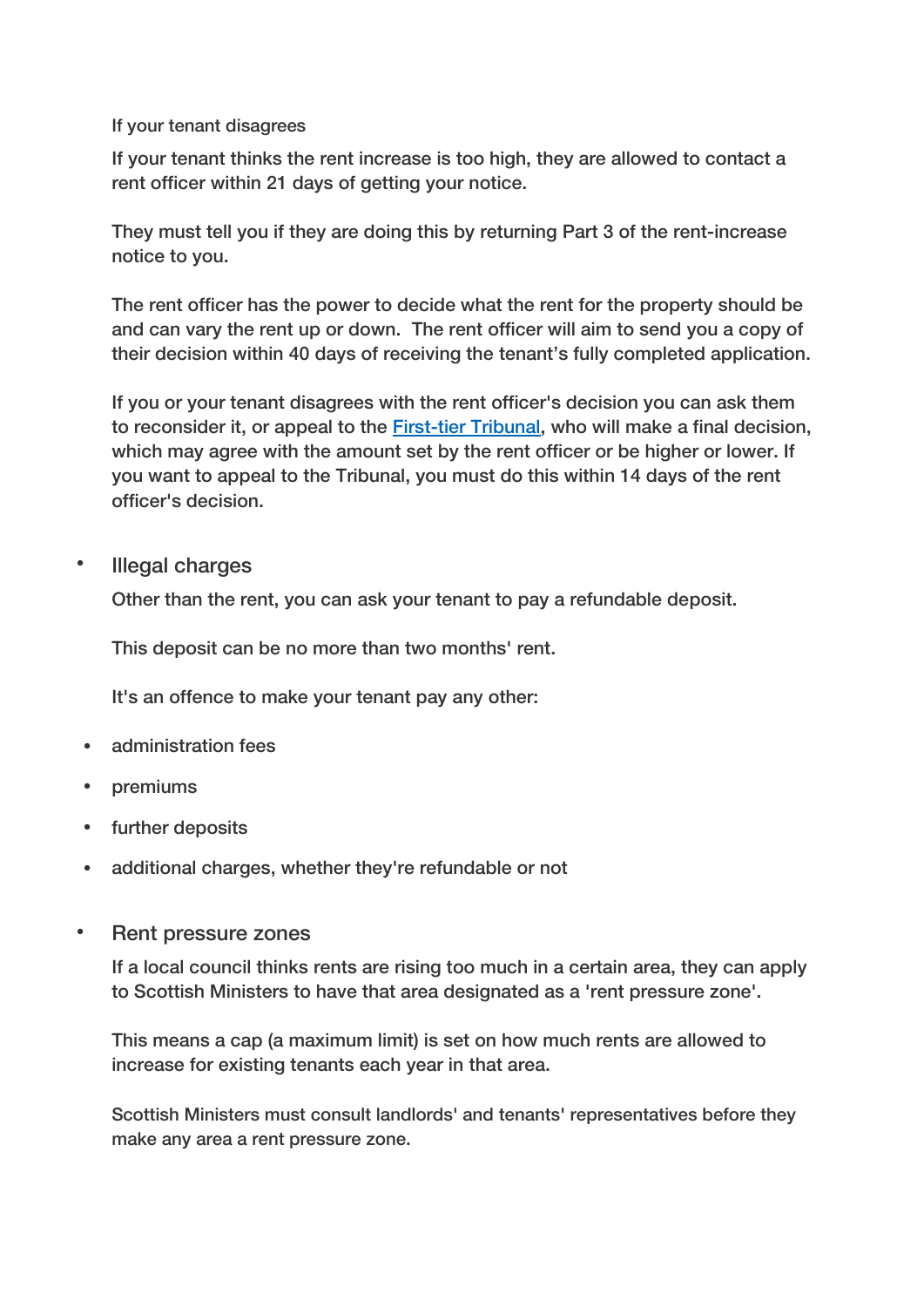Local councils can apply to have an area turned into a rent pressure zone if they can prove that:

- rents in the area are rising too much
- the rent rises are causing problems for the tenants
- the local council is coming under pressure to provide housing or subsidise the cost of housing as a result

#### What the rent cap might look like

Any cap set by Scottish Ministers will be at least [consumer price index \(CPI\)](https://www.ons.gov.uk/economy/inflationandpriceindices) plus 1% – for example if CPI is 1.6%, the minimum cap set by Ministers would be 2.6%.

The cap can last for up to five years and will apply to existing tenants only.

The [Rent Pressure Zone Requirements for Local Authorities document](https://beta.gov.scot/publications/private-residential-tenancies-landlords-guide/undefined/) guides local authorities on the requirements of an application to Ministers and provides details of the robust evidence required.

#### Applying for additional rent to reflect improvements

If your property is in a rent pressure zone, you can apply to a rent officer for an additional amount of rent to reflect any improvements you have made to the let property.

These improvements don't include:

- any repairs or maintenance
- decorative work
- any work done which was entirely or partly paid for by the tenant

[Find out if your property is in a rent pressure zone.](https://www.mygov.scot/rent-pressure-zone-checker/)

After you apply to the rent officer, they will send a copy of the application to your tenant. They will have 14 days to respond.

Before the rent officer decides on the amount you can add to the rent, they will send you and the tenant a draft of the proposed decision. They will aim to send you this draft decision within 35 days of receiving your fully completed application form.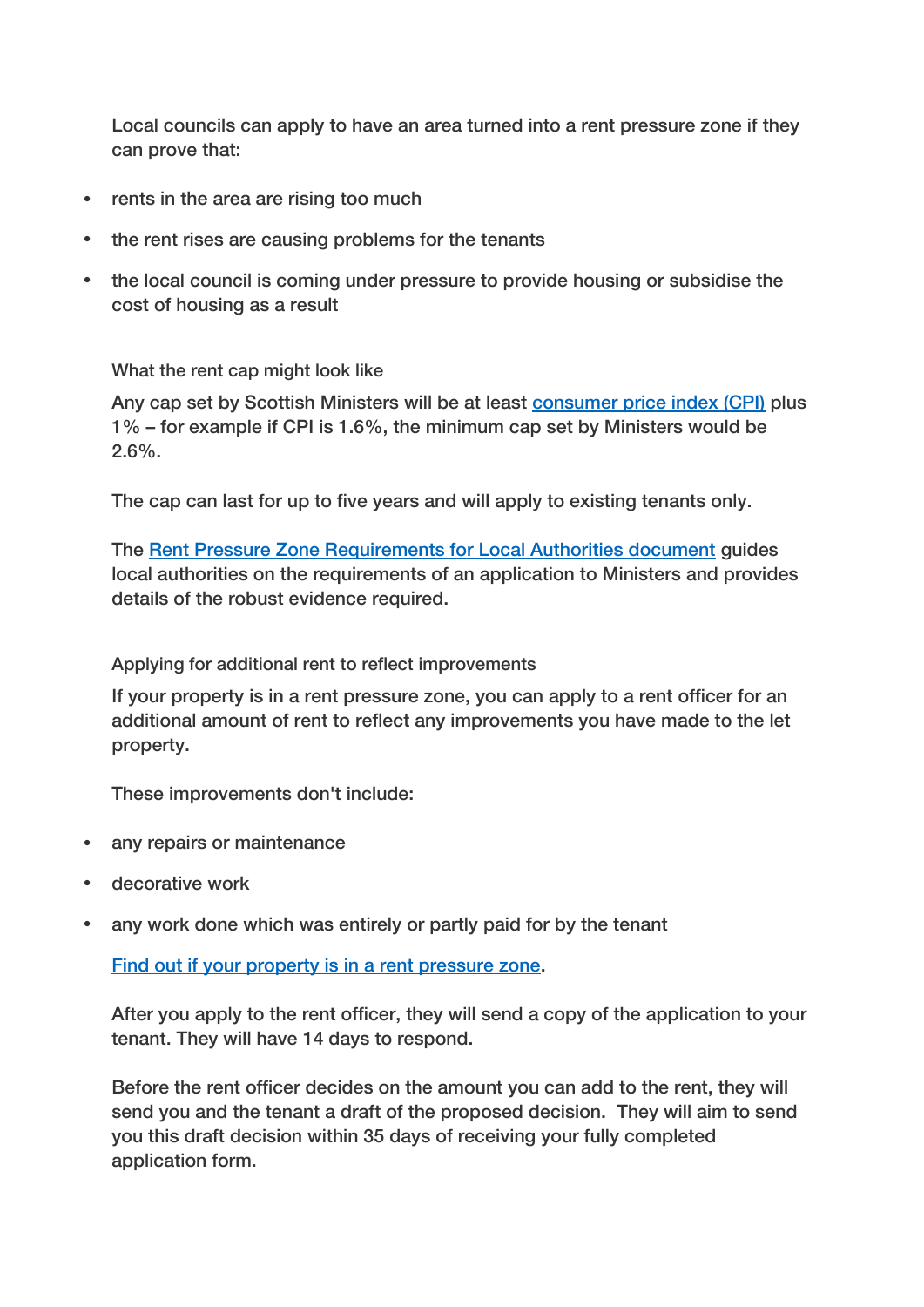If you want to respond to this, you have 14 days. Your tenant will then get a copy of your response, and have 14 days to reply.

The rent officer has to take all responses into account when coming up with a decision. The rent officer's decision is final and can't be appealed.

## Ending the tenancy: notice to leave

This section contains information on what to do if either you or the tenant wishes to end the tenancy.

#### • If your tenant wants to end the tenancy

Your tenant has to give you at least 28 days' notice in writing if they want to end the tenancy (unless they ask for shorter notice and you agree in writing).

The notice period will begin on the day you get the notice from your tenant, and ends 28 days after that date.

Your tenant can only give you notice to leave once he or she has started to live in the let property. Your tenant's notice has to be given 'freely and without coercion'. This means you must not have pressured or persuaded your tenant into leaving.

You and your tenant can agree a different notice period. But this must be in writing and can only be done once the tenant has started to live in the let property. A tenant's agreement to change the notice period must be given 'freely and without coercion'. If you insert a longer notice period into the tenancy agreement before the tenant is living in the let property, the notice period will be invalid and the 28 day notice period will apply.

If your tenant gives you notice but then changes their mind before it ends, they can ask you to continue the tenancy instead. It's up to you to decide whether to agree.

To end a joint tenancy, all the joint tenants must agree to end the tenancy and sign the notice to leave. One joint tenant cannot terminate a joint tenancy on behalf of all the joint tenants.

• If you want to end the tenancy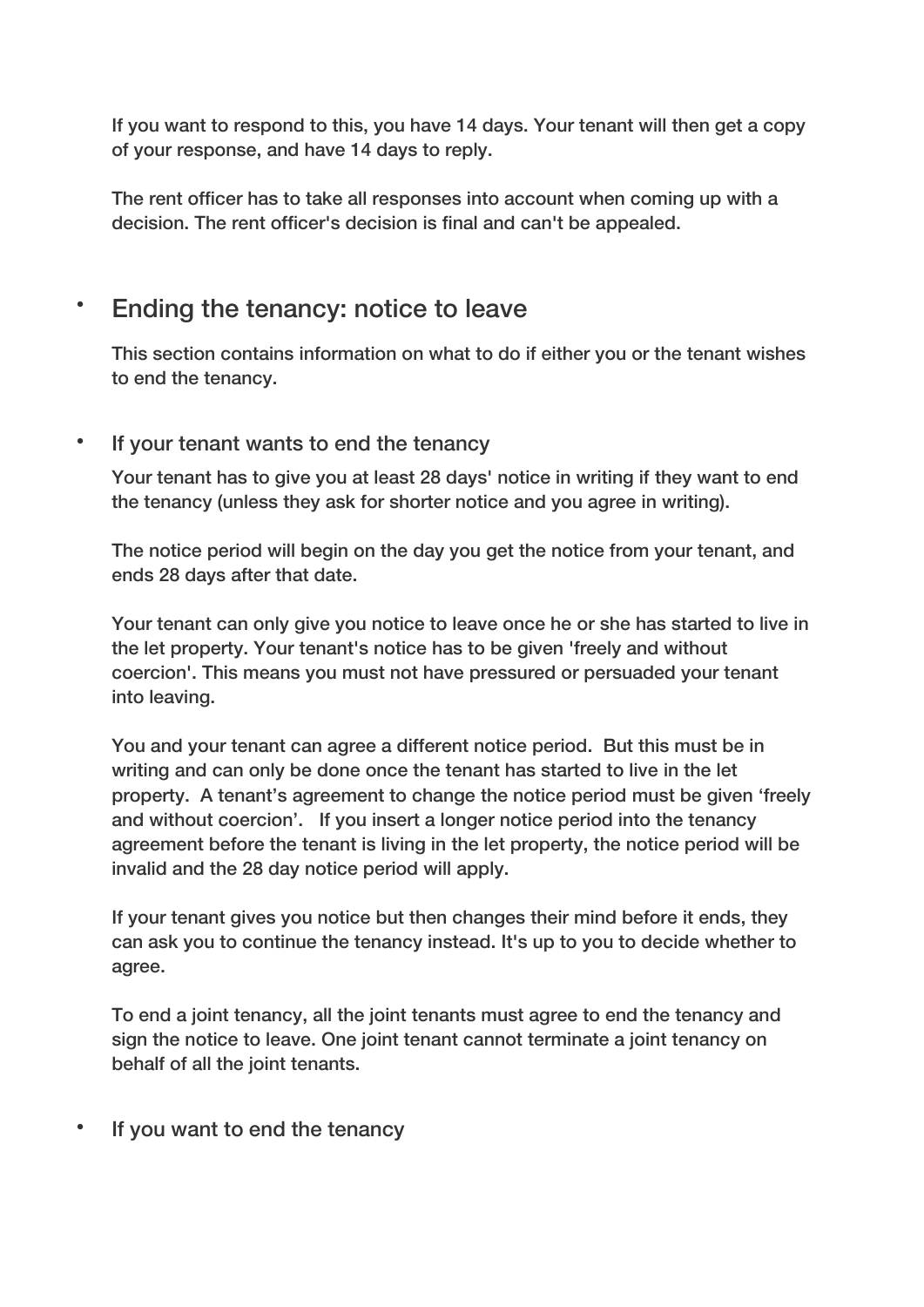You can only end the tenancy by using one of the [18 grounds for eviction.](https://beta.gov.scot/publications/private-residential-tenancies-landlords-guide/#eviction) If you decide you want to end the tenancy, you must serve your tenant a [notice to leave](https://beta.gov.scot/publications/private-residential-tenancy-prescribed-notices-forms/)  [document,](https://beta.gov.scot/publications/private-residential-tenancy-prescribed-notices-forms/) which will tell them how long they have to move out.

When you give your tenant notice to leave, you must tell them what eviction ground you are using. You can also provide any evidence you have to support the ground.

To end a joint tenancy, you must serve notice to leave on all of the joint tenants.

#### Notice needed

The amount of notice you have to give your tenant will depend on how long they've lived in the property and the grounds you're using to evict them.

You must give at least 28 days' notice if they have lived in the property for six months or less, regardless of what eviction ground you are using.

Regardless of how long the tenant has lived in the property, you must give at least 28 days' notice if you are using one or more of the following eviction grounds:

- tenant is no longer occupying the let property
- tenant has breached a term(s) of tenancy agreement
- tenant is in rent arrears over three consecutive months on the date you apply to the Tribunal for an eviction order
- tenant has a relevant criminal conviction
- tenant has engaged in relevant antisocial behaviour
- tenant associates with a person who has a relevant conviction or has engaged in relevant antisocial behaviour

You must give at least 84 days' notice if they have lived in the property for more than six months, and you aren't relying solely on any of the grounds listed above.

Sending notice by recorded delivery, post or email

If you send your tenant the notice to leave by recorded delivery post or email, you must allow your tenant 48 hours to receive it. This delivery time should be factored into the amount of notice you give your tenant.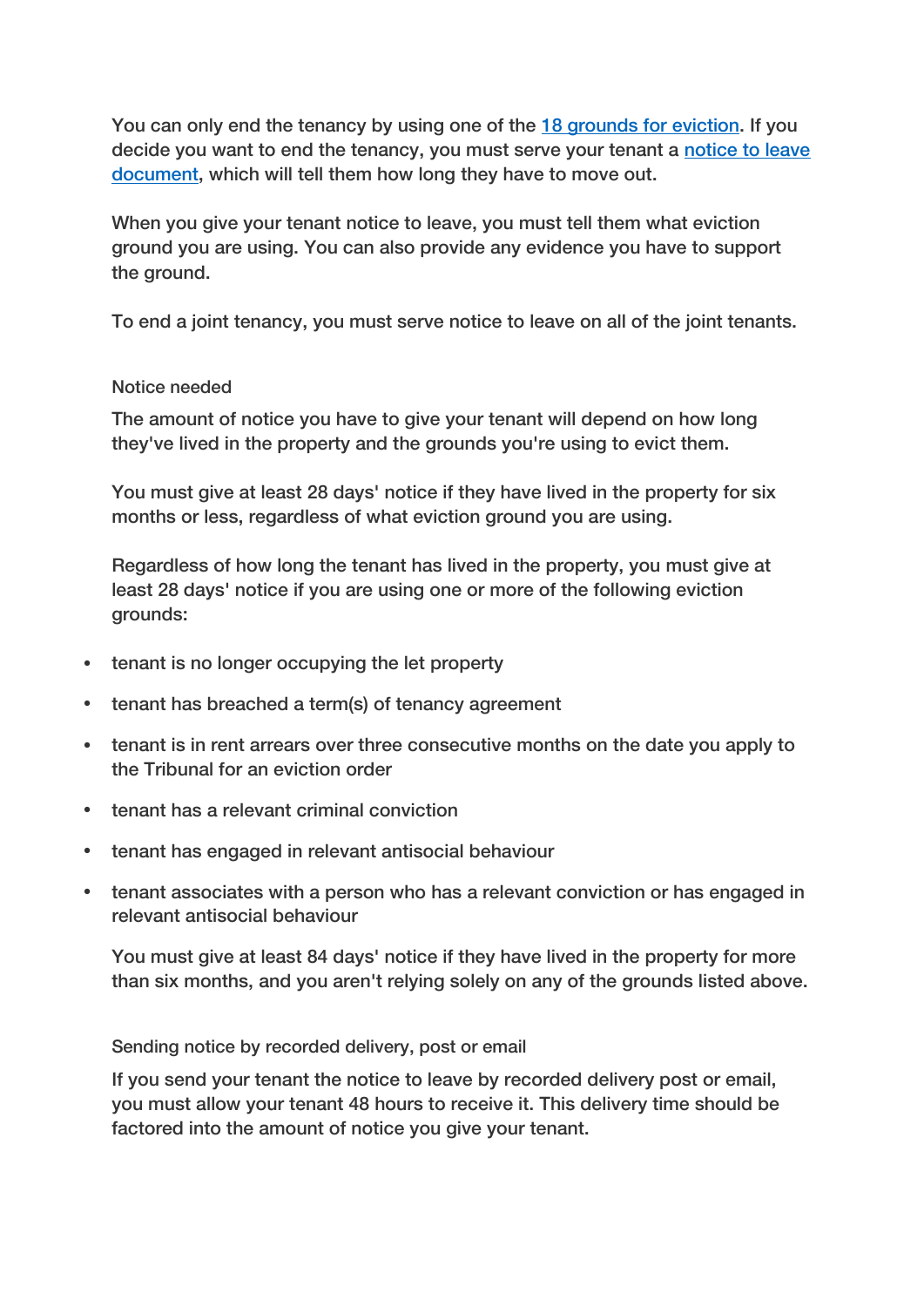#### Example case

If you're required to give your tenant 28 days' notice and you send the notice to [leave](https://beta.gov.scot/publications/private-residential-tenancy-prescribed-notices-forms/) by recorded delivery post on 23 January, your tenant will be expected to receive the notice on 25 January.

The 28 days' notice period will start on 25 January and end on 21 February.

If your tenant chooses not to leave the let property as soon as his or her notice period has expired, the earliest date that you can submit an application to the Tribunal for an eviction order is 22 February.

#### Getting an eviction order

If you give your tenant a notice to leave and they don't move out as soon as the notice period ends, you can apply to the **First-tier Tribunal** for an eviction order.

When you apply for an eviction order you must give the First-tier Tribunal a copy of the ['notice to leave'](https://beta.gov.scot/publications/private-residential-tenancy-prescribed-notices-forms/) you gave the tenant, stating which of the grounds for eviction you gave them.

You can only make an application for an eviction order if it's been no more than six months since the notice you gave your tenant expired.

If you want to apply to the First-tier Tribunal to evict your tenant, you also have to tell the local council responsible for where the property is located — in case your tenant becomes homeless. There is a [specific form \(PDF\)](http://www.legislation.gov.uk/ssi/2008/324/pdfs/ssi_20080324_en.pdf) which you must use for this.

#### Sub-tenants

If your tenant has a sub-tenant, the sub-tenant will be protected from eviction unless the tenant is evicted [using certain grounds.](http://www.legislation.gov.uk/asp/2016/19/section/47/enacted)

A sub-tenant is someone who is legally renting your property from your tenant. If you want to bring a sub-tenancy to an end, you have to give the sub-tenant a ['sub-tenancy notice to leave',](https://beta.gov.scot/publications/private-residential-tenancy-prescribed-notices-forms/) which includes a copy of the 'notice to leave' you gave your tenant.

You must give the sub-tenant at least 28 days' notice if they've lived in the property for six months or less, or 84 days' notice if they've lived there for more than six months.

## Grounds for eviction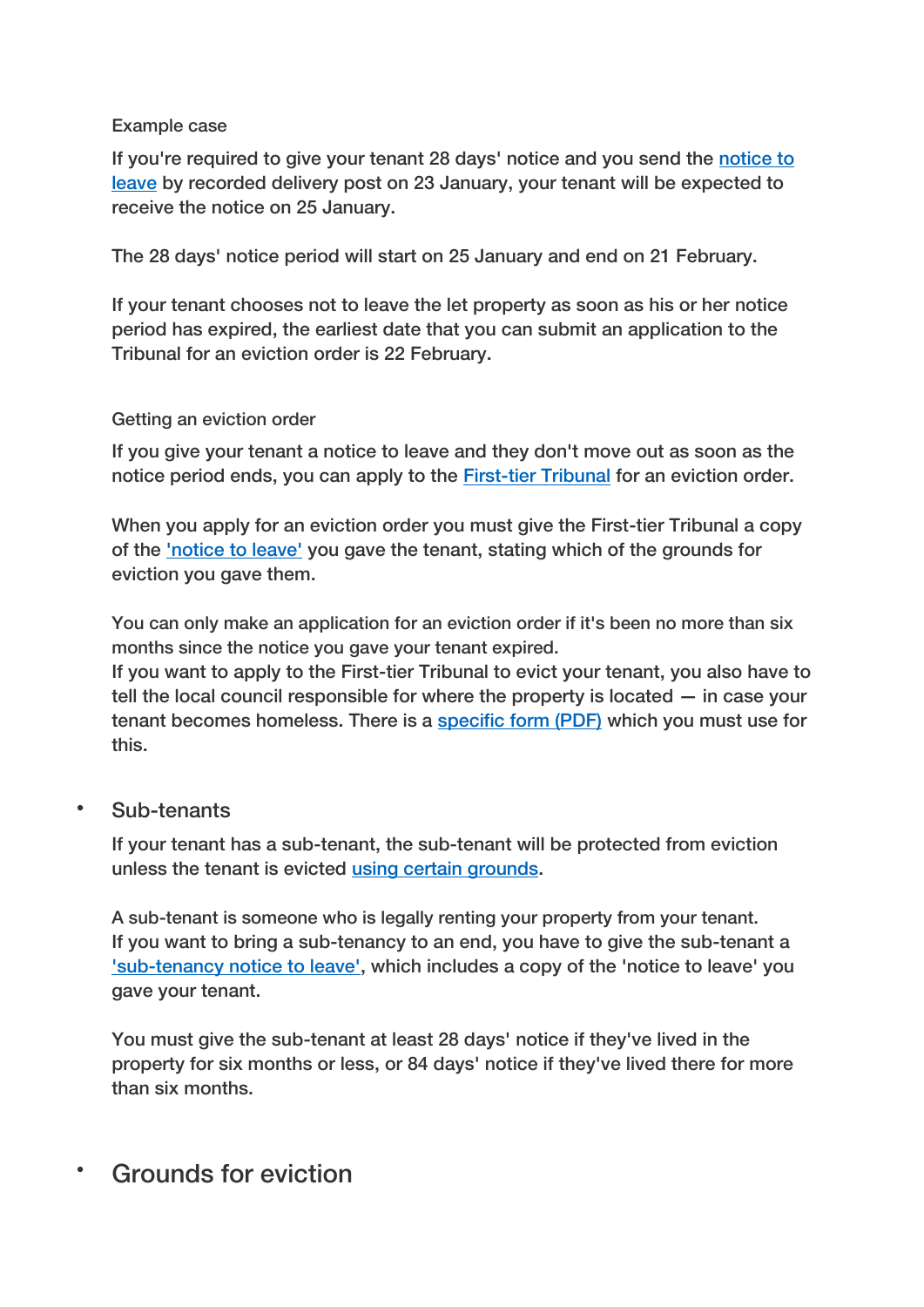There are 18 different grounds (reasons) for eviction. If you want your tenant to leave the property at least one of these grounds must be given.

If your tenant refuses to leave you can apply to the First-tier Tribunal for an eviction order under these grounds.

Mandatory grounds

The first eight grounds for eviction are 'mandatory'.

This means that if the Tribunal agrees that the ground exists, the tenant must leave the property.

#### 1. Landlord intends to sell the let property

This ground applies if you plan on putting the let property up for sale within three months of the tenant moving out.

You'll need evidence to prove it – this could include a letter from a solicitor or an estate agent, or a recent home report for the property.

#### 2. Let property to be sold by lender

This ground applies if your mortgage lender wants to repossess the property and sell it.

#### 3. Landlord intends to refurbish the let property

This ground applies if you want to carry out major works to the let property that are so disruptive that the tenant wouldn't be able to live there at the same time.

Example of evidence could include planning permission, or a contract between you and an architect or a builder for the work to be carried out.

#### 4. Landlord intends to live in let property

This ground applies if you want your tenant to move out of the property so that you or your joint landlord can move in.

Evidence could include an affidavit (a written statement, signed under oath in the presence of a Notary Public or a Justice of the Peace, that can be used as evidence at the Tribunal) saying this is what you are going to do.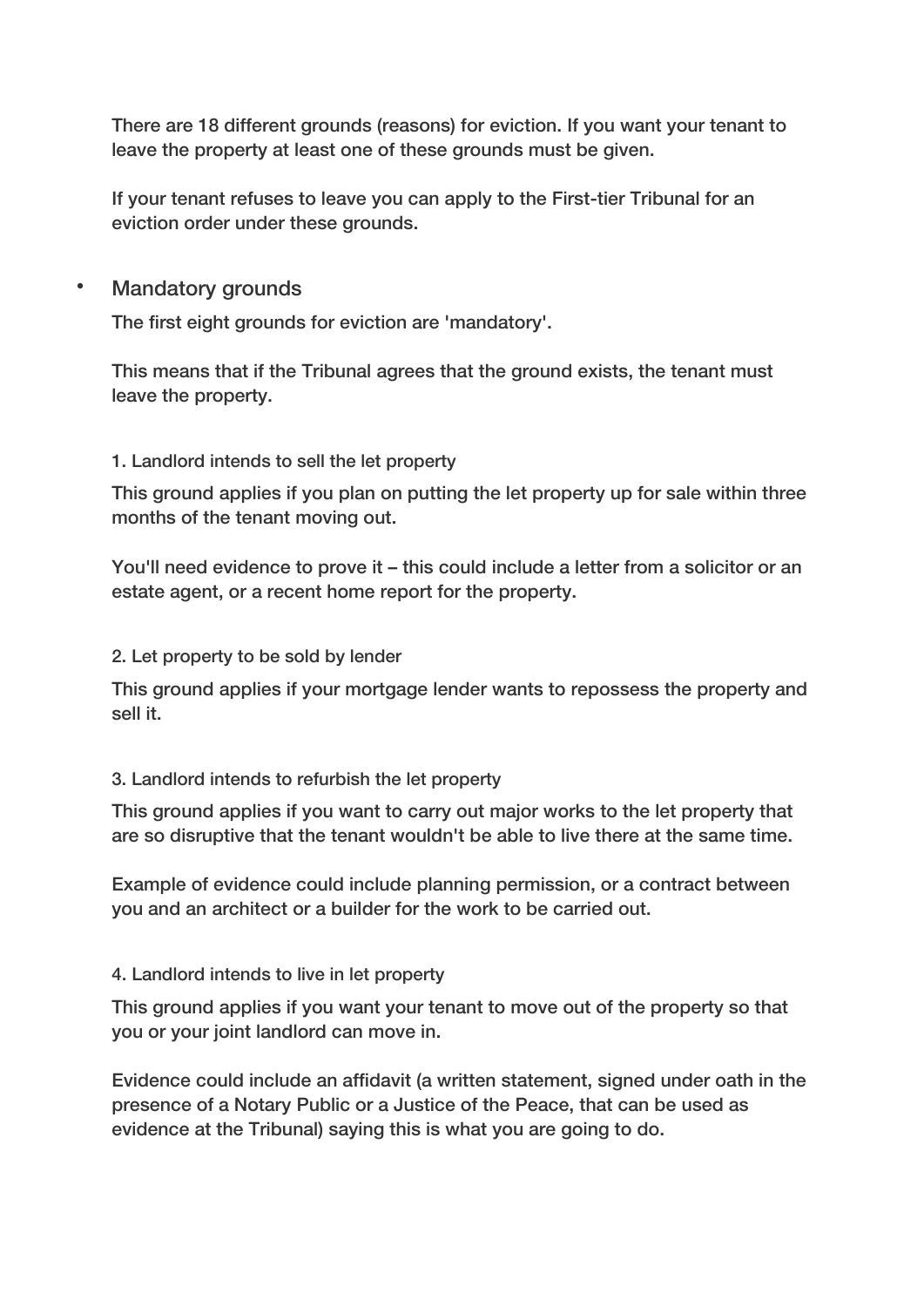#### 5. Landlord intends to use the let property for non-residential purpose

This ground applies if you want the tenant to move out so you can use the property for something other than a home.

Evidence could include planning permission that will let you use the property for a different purpose.

#### 6. Let property required for religious worker

This ground applies if the property is held to be available for someone who has a religious job (like a priest, nun, monk, imam, lay missionary, minister, rabbi or something similar).

The ground only works if the property has been used for this purpose before.

#### 7. Tenant has a relevant criminal conviction

This ground applies if your tenant is convicted of an offence punishable by imprisonment that involved them either:

- using the property for illegal reasons
- letting someone use the property for illegal reasons
- committing a crime within or near the property

You have to apply to the Tribunal within a year of your tenant getting the conviction, unless you have a reasonable excuse for not applying before then.

#### 8. Tenant is no longer occupying the let property

This ground applies if the property isn't being used as the main or only home of your tenant or a legal sub-tenant.

This doesn't count if you've failed your duty to keep the property in good repair and the tenant has had to move out for their own safety.

Discretionary grounds

The next eight grounds for eviction are 'discretionary'.

This means that even if the Tribunal agrees that the ground exists, it still has to decide whether it will issue an eviction order.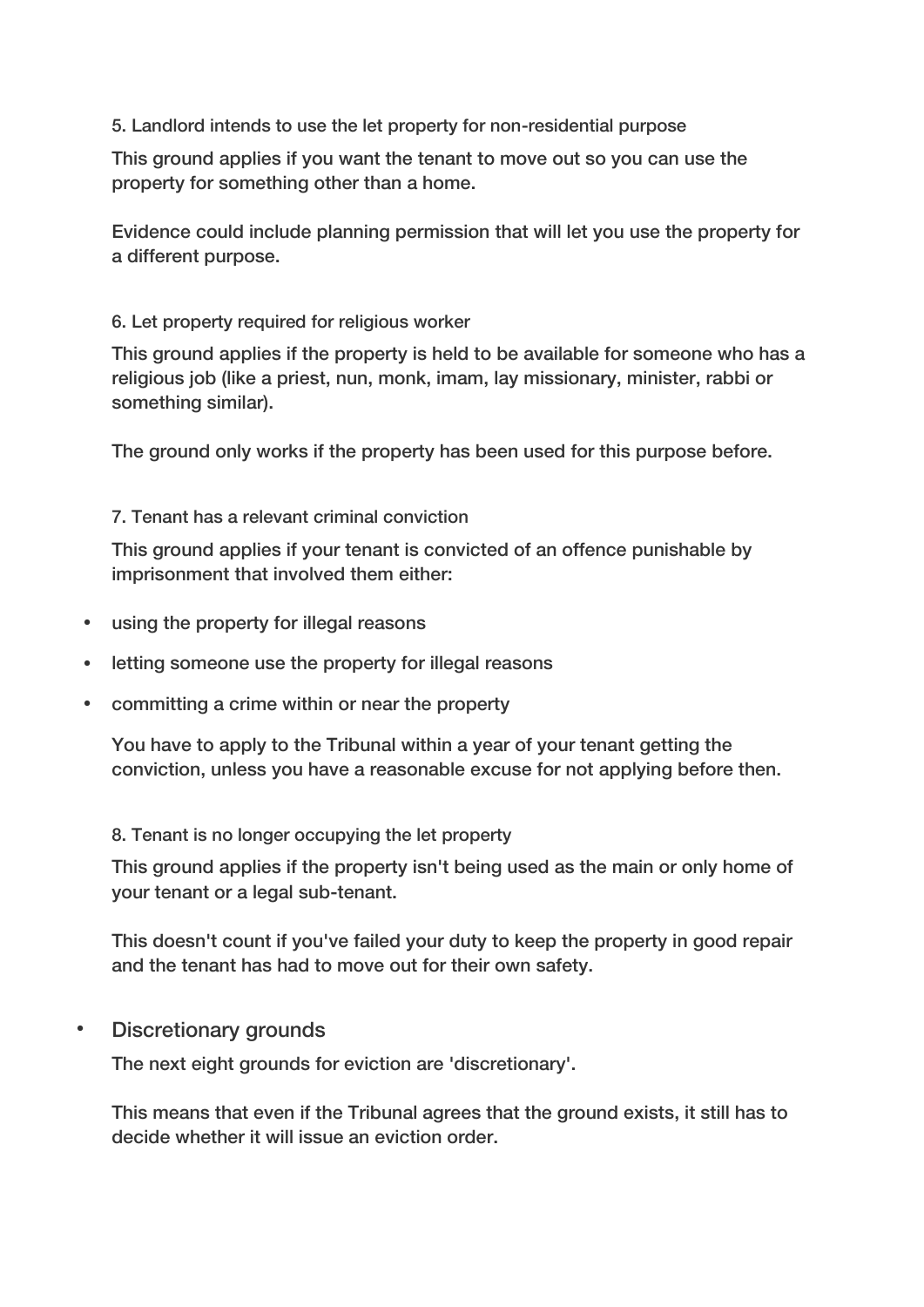#### 9. Landlord's family member intends to live in the let property

This ground applies if a member of your family plans to move into the property as their only or main home for at least three months.

Members of your family who qualify for this are:

- someone you're married to
- someone you're in a civil partnership with
- someone living with you as though they were married to you
- a parent or grandparent
- a child or grandchild
- a brother or sister
- step or half relatives (like a stepson or half-sister)
- a person being treated as someone's child even if they aren't related biologically or legally
- any family member (as listed above) of your spouse, civil partner or person living with you as though you were married
- the spouse or civil partner of any family members listed above, or someone living with them as though they were married

You need evidence for this ground. This could include an affidavit stating that this is what your family member intends to do.

10. Tenant no longer needs supported accommodation

This ground applies if the tenant moved in because they had a need for community care and they've since been assessed as no longer having that need.

11. Tenant has breached a term of the tenancy agreement

This ground applies if the tenant hasn't complied with one or more of the terms of tenancy.

This doesn't apply to cases where the tenant hasn't paid their rent (known as 'rent arrears') – there's a separate ground for this.

12. The tenant has engaged in relevant antisocial behaviour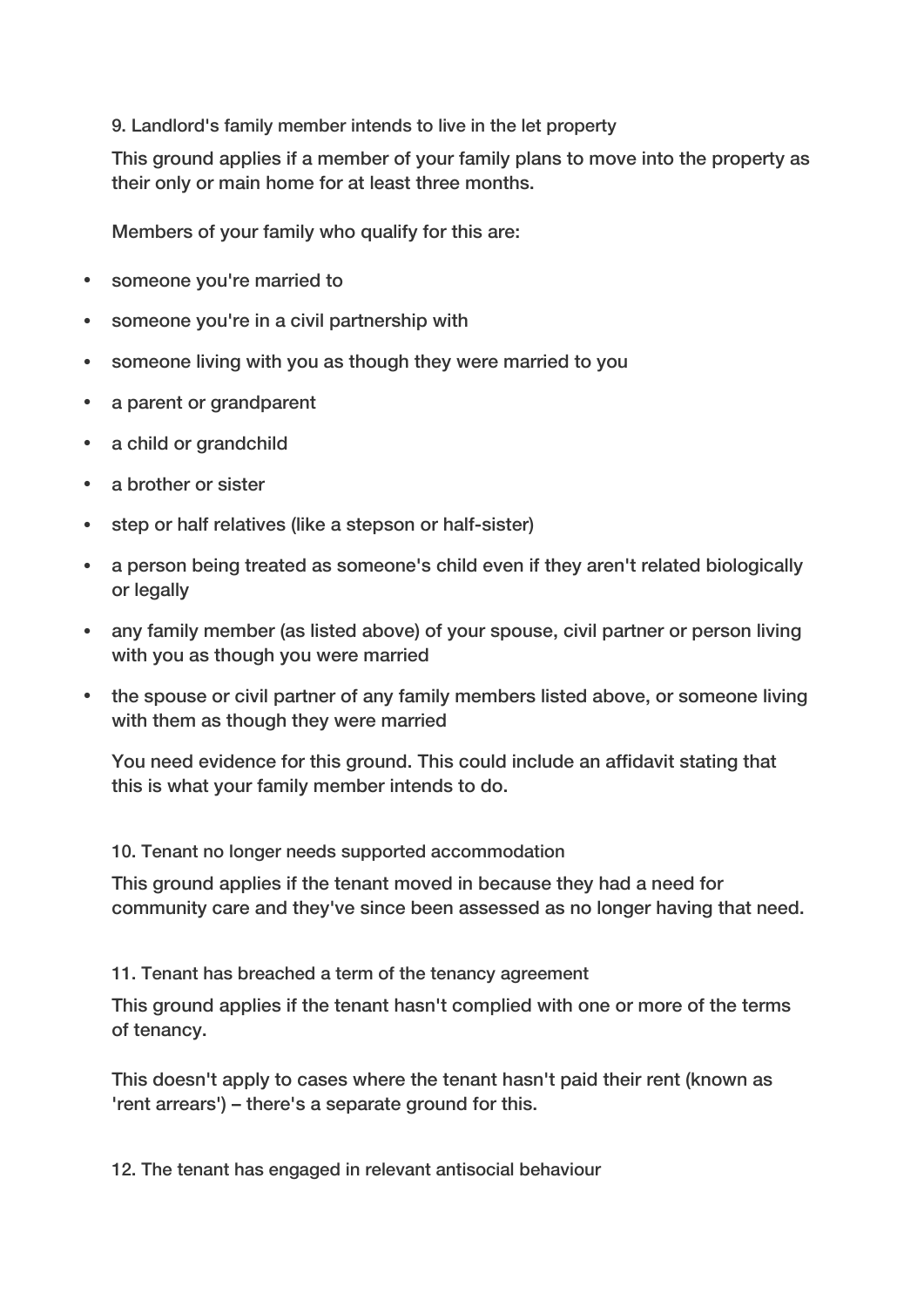This ground applies if the tenant has behaved in an antisocial way to another person, by doing something which either:

- causes them alarm or distress
- is a nuisance or annoyance
- is considered harassment

The First-tier Tribunal will consider the behaviour, who it involved and where it occurred to decide whether to issue an eviction order.

To use this ground, you have to apply to the Tribunal within a year of the conviction or behaviour taking place, unless you have a reasonable excuse.

13. Tenant has associated in the let property with someone who has a criminal conviction or is antisocial

This ground applies if your tenant allows someone into their property and they behave in an antisocial way that would have them evicted if they were the tenant.

This person could be:

- a sub-tenant
- a lodger of the tenant
- someone the tenant lets into the property on more than one occasion

To use this ground, you have to apply to the Tribunal within a year of the conviction or behaviour taking place, unless you have a reasonable excuse.

14. Landlord has had their registration refused or revoked

This ground applies if you aren't registered as a landlord in the local council area where the property is located.

This could be because the local council has either:

- refused to enter you in the register
- removed you from the register

15. Landlord's HMO licence has been revoked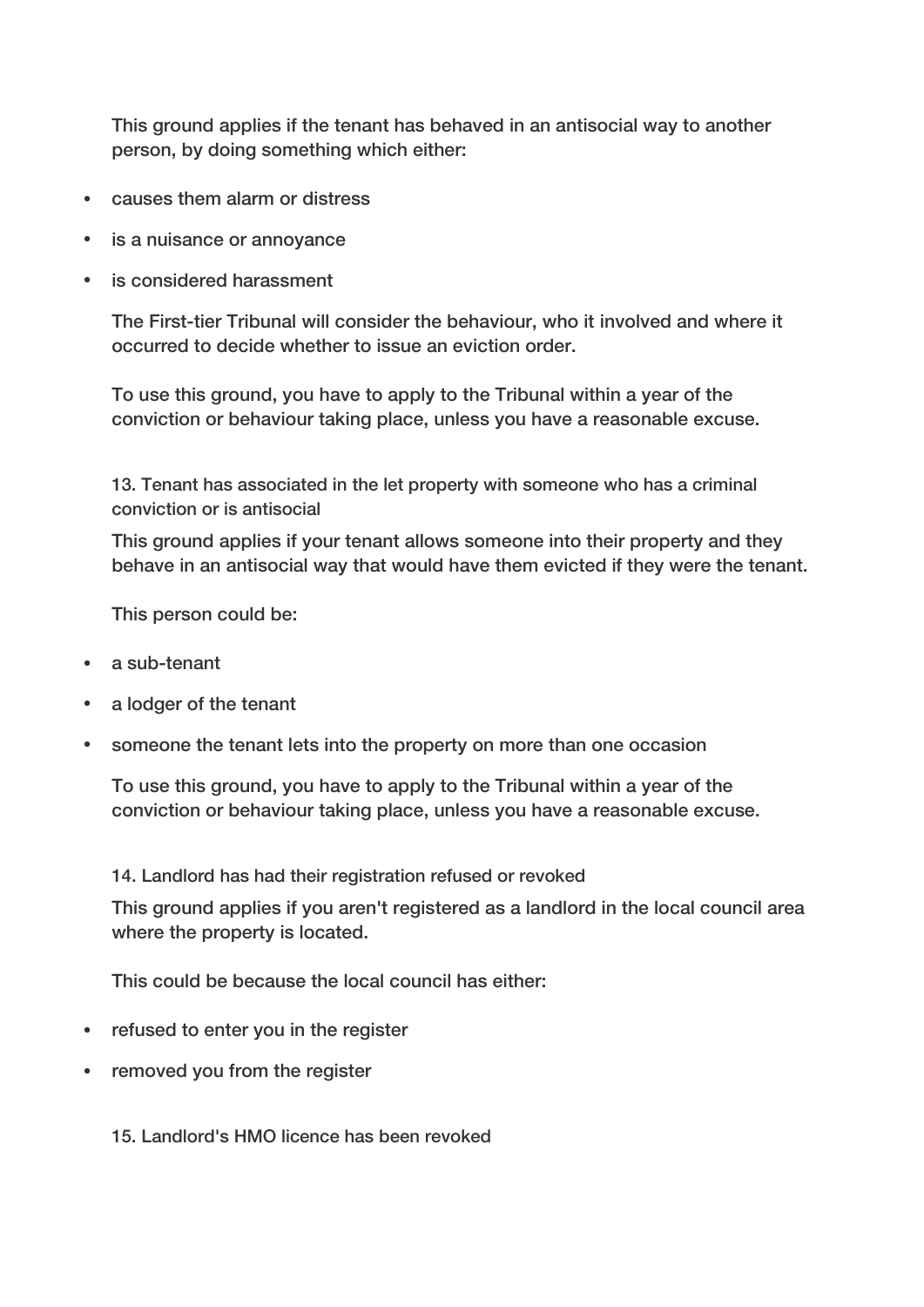This ground applies if the HMO (House of Multiple Occupancy) licence for the property has been removed and keeping all the tenants in the property would no longer be legal.

16. An overcrowding statutory notice has been served on the landlord

This ground applies if an 'overcrowding statutory notice' has been served on you because the property is overcrowded to the extent that it may affect the health of the people living there.

## Grounds which could be mandatory or discretionary

The final two grounds can be either mandatory or discretionary, depending on the circumstances of the case.

#### 17. Tenant is in rent arrears over three consecutive months

This ground applies if the tenant has been in 'rent arrears' (has owed rent payments of any amount) for three or more months in a row.

If the tenant still owes at least a month's rent by the first day of the Tribunal hearing, the ground is mandatory and the Tribunal must issue an eviction order. The Tribunal must also be satisfied that the arrears were not due to a delay or failure in the payment of a relevant benefit.

If the tenant owes less than a month's rent (or is no longer in arrears) by the first day of the Tribunal hearing, the ground is discretionary and the Tribunal will decide whether it is reasonable to issue an eviction order. In deciding whether it is reasonable to evict, the Tribunal will consider whether the tenant being in arrears is due to a delay or failure in the payment of a relevant benefit.

18. Tenant has stopped being — or has failed to become — an employee

This ground applies if you let the tenant move in because they were an employee of yours or were expected to become one, and now they aren't.

The First-tier Tribunal will have to give an eviction order if either:

- you apply within 12 months of the tenant no longer being an employee
- the tenant never became an employee and you apply within 12 months of the tenancy starting

The Tribunal will be able to decide whether to give an eviction order if: